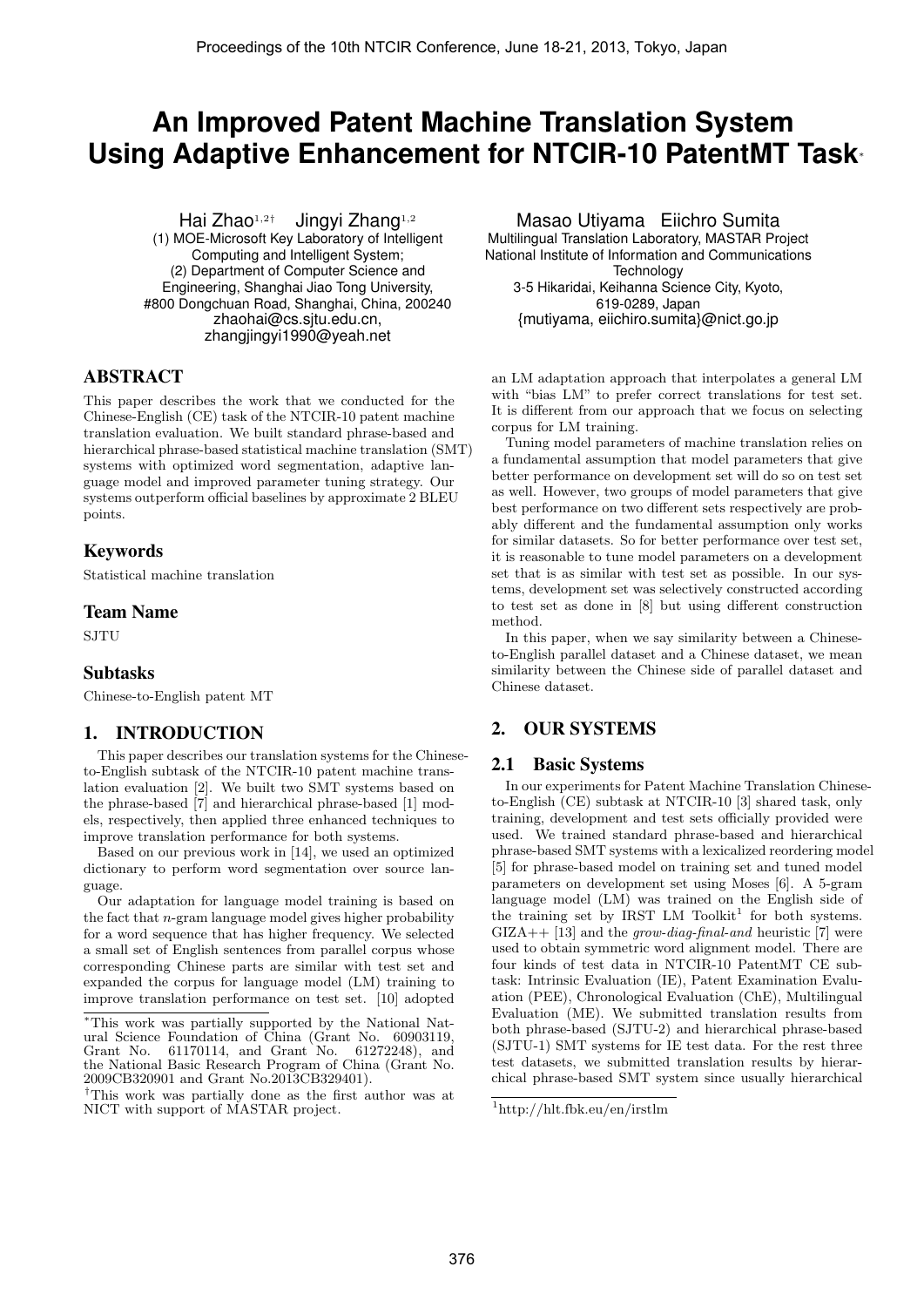phrase-based model gives better performance than phrasebased model.

#### 2.2 Chinese Word Segmentation

We used an empirical dictionary optimization (more precisely, pruning) algorithm to improve the related dictionarybased segmenters that was proposed in [14]. The algorithm is motivated by the empirical observation that most words in a given dictionary provide poor information for aligning and decoding in a specific SMT task. As a dictionary with  $n$  words is given, the algorithm is to find a subset of the dictionary to maximize the machine translation performance. Both alignment model and BLEU scores given by minimum-error-rate-training (MERT) on the development set are exploited to determine the optimized dictionary, and aligning counter is adopted as the metric to evaluate how well a word inside the dictionary individually contributes to machine translation. This detailed algorithm is given in Algorithm 1. There are two layers of loops in the algorithm, however, this algorithm usually ends after running the MT routine less than 12 times. In addition, against existing dictionary optimization approaches [12, 11], the algorithm is non-parametric, which is more convenient and practical for use. Using the above algorithm on NTCIR-9 patent MT parallel corpus, we finally obtain a very small dictionary with only about 10K words. To enhance out-of-vocabulary word recognition, we further merge the obtained dictionary and other online lexicon with about 100K words from Beijing University to work for the actual segmentation task [9].

## 2.3 Improved Tuning Strategy

We adopt an improved tuning strategy based on the assumption that using a development set which is more similar with test set can improve the performance of tuning. Note it is different from our previous work [4] that is about how to perform parameter tuning with an optimal tuning schedule. In our systems, an appropriate subset extracted from a range of datasets is selected as development set for a given test set according to a predefined similarity.

Given test set  $T$  and candidate set  $C$  with size  $m$  and  $l$ respectively, we use edit distance to select a part of C with size  $k$  that have most similarity with  $T$  according to Algorithm 2. Only Chinese side of parallel corpus is used in Algorithm 2. One development set and two test sets (ChE and ME) with reference that contain 2,000 sentence pairs respectively are officially provided. We selected 2,000 sentence pairs from the original official development set and ME test set to tune for ChE subtask. For IE, PEE and ME subtasks, 2,000 sentence pairs for tuning were selected from the original development set and ChE test set.

## 2.4 Language Model Adaptation

To improve the LM, we retrain an improved LM on a revised dataset. For the English side of training set that the original LM is trained on, we perform a slight modification by duplicating a small part of the dataset whose corresponding Chinese side in training set are more similar with the input test set. We use the same algorithm for development set optimization to select the duplicated part of data. Additional experiments were done to determine the size of the duplicated part. We translated the officially provided development set using the standard phrase-based SMT system with default model parameters and LM adapted by different

#### Algorithm 1 Dictionary optimization

- 1: INPUT An initial dictionary, D
- 2: while do
- 3: Segment the MT corpus with D.
- 4: Run GIZA++ for alignment model M.
- 5: Run MERT and receive BLEU score(on the dev set) b.
- 6: Rank all words in  $D$  according to aligning times.
- 7: Let  $counter=0$  and  $n=2$
- 8: while counter <2 do
- 9: Extract top  $1/n$  words from D according to aligning times to build dictionary  $D_n$ .
- 10: Run GIZA++, MERT and receive BLEU score  $b_n$ .
- 11: if  $b_n < b_{n-1}$  then
- 12: counter = counter + 1.
- 13: end if
- 14:  $n = n + 1$
- 15: end while
- 16: if max  ${b_i} < b$  then
- 17: return D
- 18: **end if**<br>19: Let  $D_0$
- 19: Let  $D_0 = \arg \max_{D_i} b_i$  and  $b = \max \{b_i\}$
- 20: Let  $D' = D D_0$
- 21: According to aligning times in  $M$ , divide  $D'$  into  $2n$ dictionaries,  $D'_1, ..., D'_n, ..., D'_{2n}$ .
- 22: **for** top *n* most-aligned dictionaries,  $D'_i, i = 1, ..., n$ do
- 23: Segment the MT corpus with  $D_0 + D'_i$ .
- 24: Run GIZA++, MERT and receive BLEU score  $b_i'$ .
- 25: end for
- 26: if max  ${b'_i} < b$  then
- 27: return  $D_0$
- 28: end if
- 29: Let  $D = \arg \max_{D_0 + D'_i} b'_i$  and  $b = \max \{b'_i\}$

30: end while

Algorithm 2 Development set optimization

```
Input: T = \{t_i | i = 1, 2, \cdots m\}, C = \{c_i | i = 1, 2, \cdots l\}, k,where t_i or c_i represents a sentence.
```
Output: Development set D.

1: Initialize a queue *q*:  $\{(a_i, b_i) | i = 1, 2, \dots\}$ 

- 2: for  $i := 1$  to  $l$  do
- 3:  $ed := \_MAX\_VALUE$
- 4: for  $j := 1$  to m do
- 5:  $ed' := edit\_distance(t_j, c_i)$
- 6: if  $ed' < ed$  then
- 7:  $ed := ed'$
- 8: end if
- 9: end for
- 10: Add a queue element with  $a = ed$  and  $b = i$  in q at an appropriate position that keeps a increasingly sorted.
- 11: if the size of  $q$  is larger than  $k$  then 12: Remove the last element of q.
- 
- 13: end if 14: end for
- 
- 15: for  $i := 1$  to  $k$  do 16: add  $b_i$  into D
- 17: end for

sized duplicated part. The results of experiments to determine the size of duplicated set are shown in Table 1. The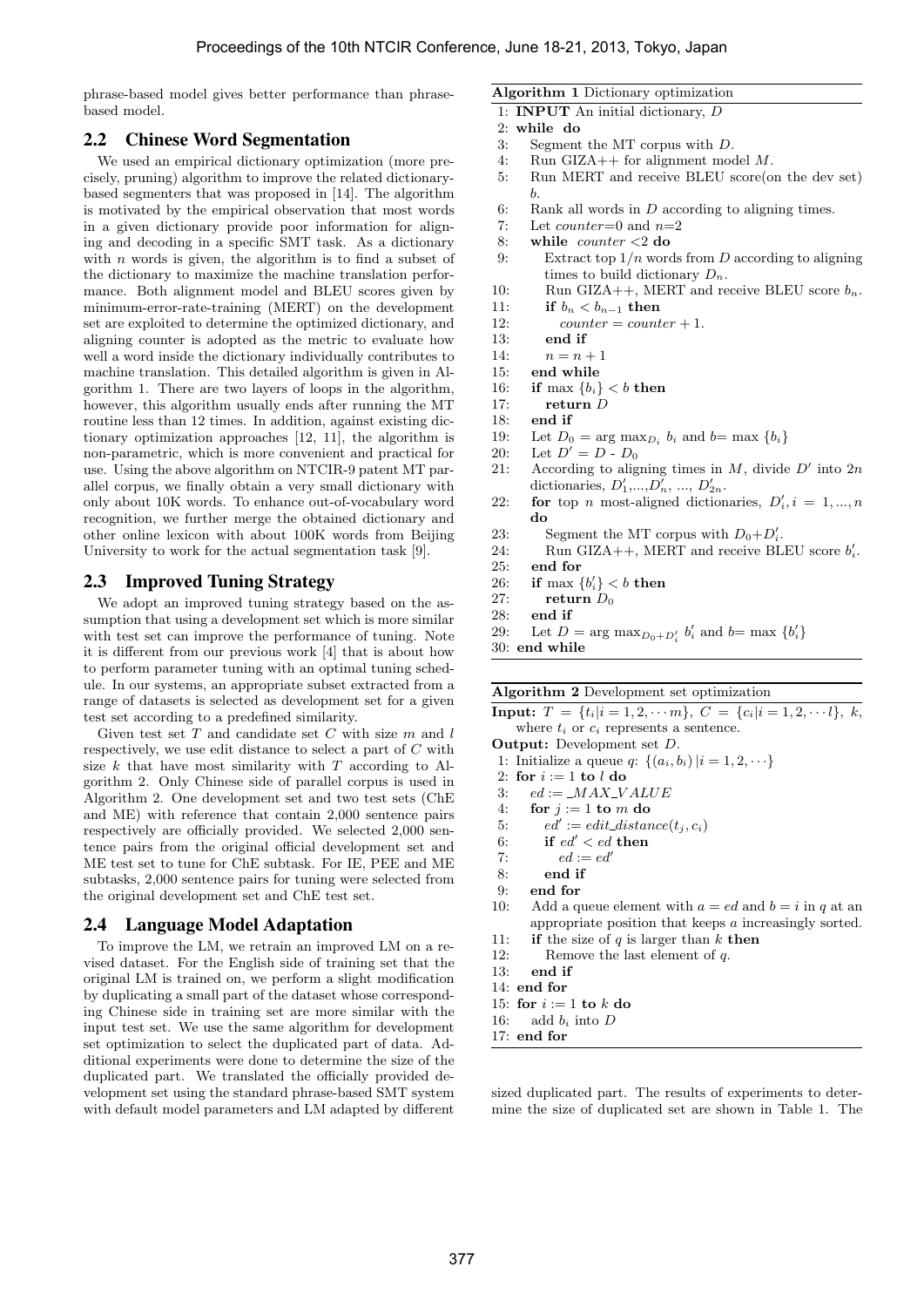size of the duplicated set "40,000" with the best BLEU score on development set was chosen at last.

| Size of added set   0 | 10K | 20K | - 40K - | $80\mathrm{K}$                                |
|-----------------------|-----|-----|---------|-----------------------------------------------|
| $ $ BLEU(%)           |     |     |         | $\vert$ 30.85 31.10 31.12 31.19 31.14 $\vert$ |

Table 1: BLEU scores with different sized duplicated sets.

# 3. EVALUATION RESULTS

| System      | baseline1 | baseline2 | SJTU-1 | SJTU-2 |
|-------------|-----------|-----------|--------|--------|
| <b>BLEU</b> | 0.3252    | 0.3134    | 0.3437 | 0.3396 |
| NIST        | 8.3027    | 8.2076    | 8.6372 | 8.6137 |

#### Table 2: Automatic evaluation results of Intrinsic Evaluation.

Table 2 shows the automatic evaluation results for IE subtask including our two systems and two baseline systems in NTCIR-10 PatentMT [2]. The "baseline1" system was referred to the hierarchical phrase-based system while the "baseline2" the phrase-based system. It can be seen that the additional techniques improved performances of both models by approximate 2 BLEU points. Besides the automatic evaluation, the NTCIR-10 organizer also carried out manual evaluation about adequacy and acceptability of translations. The adequacy were divided into five levels: 1, 2, 3, 4 and 5, from the worst to the best. And the acceptability also had 5 levels: AA, A, B, C and F, from the best to the worst. Table 3 shows the adequacy scores of our system "SJTU-1" and the baseline system "baseline1" while Table 4 gives the acceptability scores of "SJTU-1" since the NTCIR-10 organizer did not provide the acceptability scores of the baseline systems. As can be seen, our system "SJTU-1" also gave better translation compared to the baseline systems according to the manual measure.

| System    | Average  | level scores |    |    |    |   |
|-----------|----------|--------------|----|----|----|---|
|           | adequacy | 5            |    |    |    |   |
| baseline1 | 3.23     | 46           | 73 |    | 84 |   |
| $SJTIJ-1$ | 3.32     | 63           | 60 | 93 | 79 | 5 |

#### Table 3: Manual evaluation results (adequacy) of Intrinsic Evaluation.

Table 5 shows BLEU scores for ChE and ME provided by the organizer. The improvements of our system compared to the baseline systems on ChE and ME are accordant with the ones on IE.

# 4. CONCLUSIONS

Our systems described in this paper participated in the Chinese-to-English subtask of the NTCIR-10 PatentMT task and the reported results outperform official baselines. It is worth noting that the additional techniques implemented for standard SMT systems may be applied to other types of translation tasks as they do not make use of any characteristics of patent documents.

| ---  |  |  |  |
|------|--|--|--|
| 91 P |  |  |  |

Table 4: Manual evaluation results (acceptability) of Intrinsic Evaluation.

| System | baseline1 | baseline2 | SJTU-1 |
|--------|-----------|-----------|--------|
| $Ch$ F | 0.3074    | 0.2934    | 0.3274 |
| ME.    | 0.1796    | 0.1805    | 0.1933 |

#### Table 5: BLEU scores of ChE and ME.

## 5. REFERENCES

- [1] D. Chiang. A hierarchical phrase-based model for statistical machine translation. In Proceedings of the 43rd Annual Meeting on Association for Computational Linguistics, pages 263–270. Association for Computational Linguistics, 2005.
- [2] I. Goto, K. Chow, B. Lu, E. Sumita, and B. Tsou. Overview of the patent machine translation task at the ntcir-10 workshop. In Proceedings of NTCIR, 2012.
- [3] I. Goto, B. Lu, K. Chow, E. Sumita, and B. Tsou. Overview of the patent machine translation task at the ntcir-9 workshop. In Proceedings of NTCIR, volume 9, pages 559–578, 2011.
- [4] C. Hui, H. Zhao, Y. Song, and B.-L. Lu. An empirical study on development set selection strategy for machine translation learning. In Proceedings of WMT-2010, pages 67–71, Uppsala, Sweden, July 2010.
- [5] P. Koehn, A. Axelrod, A. B. Mayne, C. Callison-Burch, M. Osborne, and D. Talbot. Edinburgh system description for the 2005 iwslt speech translation evaluation. In International Workshop on Spoken Language Translation, 2005.
- [6] P. Koehn, H. Hoang, A. Birch, C. Callison-Burch, M. Federico, N. Bertoldi, B. Cowan, W. Shen, C. Moran, R. Zens, et al. Moses: Open source toolkit for statistical machine translation. In Annual meeting-association for computational linguistics, volume 45, page 2, 2007.
- [7] P. Koehn, F. J. Och, and D. Marcu. Statistical phrase-based translation. In Proceedings of the 2003 Conference of the North American Chapter of the Association for Computational Linguistics on Human Language Technology-Volume 1, pages 48–54. Association for Computational Linguistics, 2003.
- [8] M. Li, Y. Zhao, D. Zhang, and M. Zhou. Adaptive development data selection for log-linear model in statistical machine translation. In Proceedings of the 23rd International Conference on Computational Linguistics, pages 662–670. Association for Computational Linguistics, 2010.
- [9] J. K. Low, H. T. Ng, and W. Guo. A maximum entropy approach to Chinese word segmentation. In Proceedings of the Fourth SIGHAN Workshop on Chinese Language Processing, pages 161–164, Jeju Island, Korea, 2005.
- [10] J. Ma and S. Matsoukas. Bbn's systems for the chinese-english sub-task of the ntcir-9 patentmt evaluation. In Proceedings of NTCIR, volume 9, pages